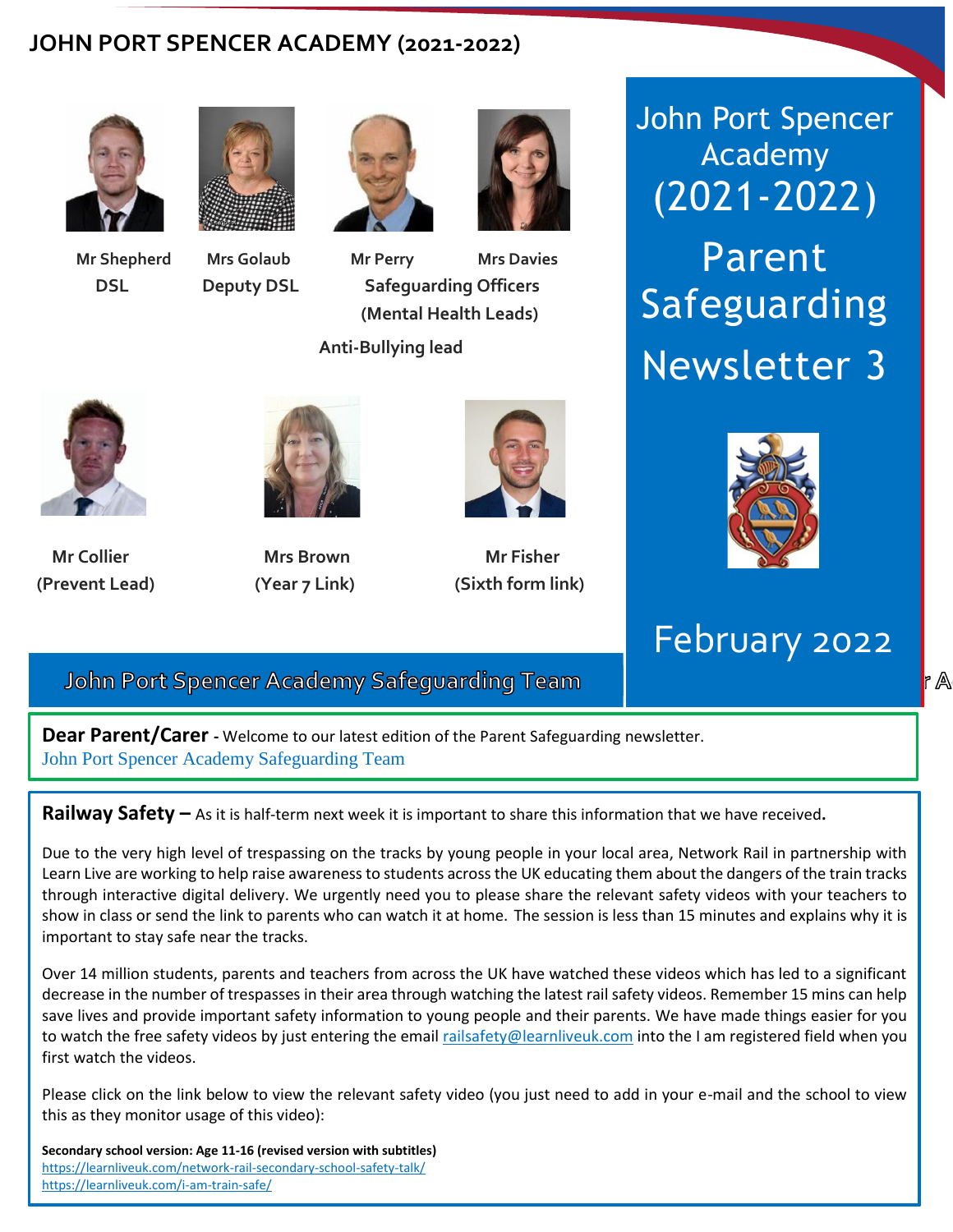**Emotional wellbeing –** We are always looking for ways to support young people and families with their emotional wellbeing. We have been forwarded a link for the DCC page for Five ways to wellbeing for young people [https://www.derbyshire.gov.uk/social-health/health-and-wellbeing/mental-health-and-wellbeing/five-ways-to](https://www.derbyshire.gov.uk/social-health/health-and-wellbeing/mental-health-and-wellbeing/five-ways-to-wellbeing/five-ways-to-wellbeing-young-people/five-ways-to-wellbeing-for-young-people.aspx)[wellbeing/five-ways-to-wellbeing-young-people/five-ways-to-wellbeing-for-young-people.aspx](https://www.derbyshire.gov.uk/social-health/health-and-wellbeing/mental-health-and-wellbeing/five-ways-to-wellbeing/five-ways-to-wellbeing-young-people/five-ways-to-wellbeing-for-young-people.aspx) (the following posters are within the link):

- [https://www.derbyshire.gov.uk/site-elements/documents/pdf/social-health/health-and-wellbeing/mental-health](https://www.derbyshire.gov.uk/site-elements/documents/pdf/social-health/health-and-wellbeing/mental-health-and-wellbeing/young-peoples-mental-health/five-ways-to-wellbeing/secondary-school-5-ways-to-wellbeing-for-young-people-be-active.pdf)[and-wellbeing/young-peoples-mental-health/five-ways-to-wellbeing/secondary-school-5-ways-to-wellbeing-for](https://www.derbyshire.gov.uk/site-elements/documents/pdf/social-health/health-and-wellbeing/mental-health-and-wellbeing/young-peoples-mental-health/five-ways-to-wellbeing/secondary-school-5-ways-to-wellbeing-for-young-people-be-active.pdf)[young-people-be-active.pdf](https://www.derbyshire.gov.uk/site-elements/documents/pdf/social-health/health-and-wellbeing/mental-health-and-wellbeing/young-peoples-mental-health/five-ways-to-wellbeing/secondary-school-5-ways-to-wellbeing-for-young-people-be-active.pdf)
- [https://www.derbyshire.gov.uk/site-elements/documents/pdf/social-health/health-and-wellbeing/mental-health](https://www.derbyshire.gov.uk/site-elements/documents/pdf/social-health/health-and-wellbeing/mental-health-and-wellbeing/young-peoples-mental-health/five-ways-to-wellbeing/secondary-school-5-ways-to-wellbeing-for-young-people-connect.pdf)[and-wellbeing/young-peoples-mental-health/five-ways-to-wellbeing/secondary-school-5-ways-to-wellbeing-for](https://www.derbyshire.gov.uk/site-elements/documents/pdf/social-health/health-and-wellbeing/mental-health-and-wellbeing/young-peoples-mental-health/five-ways-to-wellbeing/secondary-school-5-ways-to-wellbeing-for-young-people-connect.pdf)[young-people-connect.pdf](https://www.derbyshire.gov.uk/site-elements/documents/pdf/social-health/health-and-wellbeing/mental-health-and-wellbeing/young-peoples-mental-health/five-ways-to-wellbeing/secondary-school-5-ways-to-wellbeing-for-young-people-connect.pdf)
- [https://www.derbyshire.gov.uk/site-elements/documents/pdf/social-health/health-and-wellbeing/mental-health](https://www.derbyshire.gov.uk/site-elements/documents/pdf/social-health/health-and-wellbeing/mental-health-and-wellbeing/young-peoples-mental-health/five-ways-to-wellbeing/secondary-school-5-ways-to-wellbeing-for-young-people-give.pdf)[and-wellbeing/young-peoples-mental-health/five-ways-to-wellbeing/secondary-school-5-ways-to-wellbeing-for](https://www.derbyshire.gov.uk/site-elements/documents/pdf/social-health/health-and-wellbeing/mental-health-and-wellbeing/young-peoples-mental-health/five-ways-to-wellbeing/secondary-school-5-ways-to-wellbeing-for-young-people-give.pdf)[young-people-give.pdf](https://www.derbyshire.gov.uk/site-elements/documents/pdf/social-health/health-and-wellbeing/mental-health-and-wellbeing/young-peoples-mental-health/five-ways-to-wellbeing/secondary-school-5-ways-to-wellbeing-for-young-people-give.pdf)
- [https://www.derbyshire.gov.uk/site-elements/documents/pdf/social-health/health-and-wellbeing/mental-health](https://www.derbyshire.gov.uk/site-elements/documents/pdf/social-health/health-and-wellbeing/mental-health-and-wellbeing/young-peoples-mental-health/five-ways-to-wellbeing/secondary-school-5-ways-to-wellbeing-for-young-people-keep-learning.pdf)[and-wellbeing/young-peoples-mental-health/five-ways-to-wellbeing/secondary-school-5-ways-to-wellbeing-for](https://www.derbyshire.gov.uk/site-elements/documents/pdf/social-health/health-and-wellbeing/mental-health-and-wellbeing/young-peoples-mental-health/five-ways-to-wellbeing/secondary-school-5-ways-to-wellbeing-for-young-people-keep-learning.pdf)[young-people-keep-learning.pdf](https://www.derbyshire.gov.uk/site-elements/documents/pdf/social-health/health-and-wellbeing/mental-health-and-wellbeing/young-peoples-mental-health/five-ways-to-wellbeing/secondary-school-5-ways-to-wellbeing-for-young-people-keep-learning.pdf)
- [https://www.derbyshire.gov.uk/site-elements/documents/pdf/social-health/health-and-wellbeing/mental-health](https://www.derbyshire.gov.uk/site-elements/documents/pdf/social-health/health-and-wellbeing/mental-health-and-wellbeing/young-peoples-mental-health/five-ways-to-wellbeing/secondary-school-5-ways-to-wellbeing-for-young-people-take-notice.pdf)[and-wellbeing/young-peoples-mental-health/five-ways-to-wellbeing/secondary-school-5-ways-to-wellbeing-for](https://www.derbyshire.gov.uk/site-elements/documents/pdf/social-health/health-and-wellbeing/mental-health-and-wellbeing/young-peoples-mental-health/five-ways-to-wellbeing/secondary-school-5-ways-to-wellbeing-for-young-people-take-notice.pdf)[young-people-take-notice.pdf](https://www.derbyshire.gov.uk/site-elements/documents/pdf/social-health/health-and-wellbeing/mental-health-and-wellbeing/young-peoples-mental-health/five-ways-to-wellbeing/secondary-school-5-ways-to-wellbeing-for-young-people-take-notice.pdf)

Then we were also given information and links to:

- National Sleep Helpline 03303 530 541
- Home [The Sleep Charity](https://thesleepcharity.org.uk/)
- Home [Teen Sleep Hub](https://teensleephub.org.uk/)

Additional support and services can be found on the safeguarding page for JPSA's website <http://www.johnportspencer.com/safeguarding/>

**RSE and Health Education –** John Port Spencer are currently working on achieving the Bronze award. In our conversations with the lead practitioner they have provided us with some useful resources for parents to support them in talking to their child about relationships and sex below:

- Talking to your child about online sexual harassment: A guide for parents | Children's Commissioner for England [\(childrenscommissioner.gov.uk\)](https://www.childrenscommissioner.gov.uk/report/talking-to-your-child-about-online-sexual-harassment-a-guide-for-parents/)
- [Age 11-16+ | Outspoken Sex Ed \(outspokeneducation.com\)](https://www.outspokeneducation.com/ages-11-to-16)
- [Sexual health | Parent Zone](https://parentzone.org.uk/article/sexual-health)

#### Services

- [Parents / carers \(yoursexualhealthmatters.org.uk\)](https://www.yoursexualhealthmatters.org.uk/further-sexual-health-support/parents)
- [Contact Derbyshire Family Health Service NHS](https://derbyshirefamilyhealthservice.nhs.uk/contact-us) Trust
- SV2 [Supporting Victims of Sexual Violence -](https://www.sv2.org.uk/) Home

**Kooth –** we have received the latest newsletter for February from Derby City and Derbyshire LA. A reminder that [Kooth.com](http://kooth.com/) is designed to help young people and young adults throughout Derby City & Derbyshire aged between 11 & 25. The information on the next page shows ways it can support throughout February & beyond. Kooth offers Free, Safe and Anonymous Wellbeing Support.